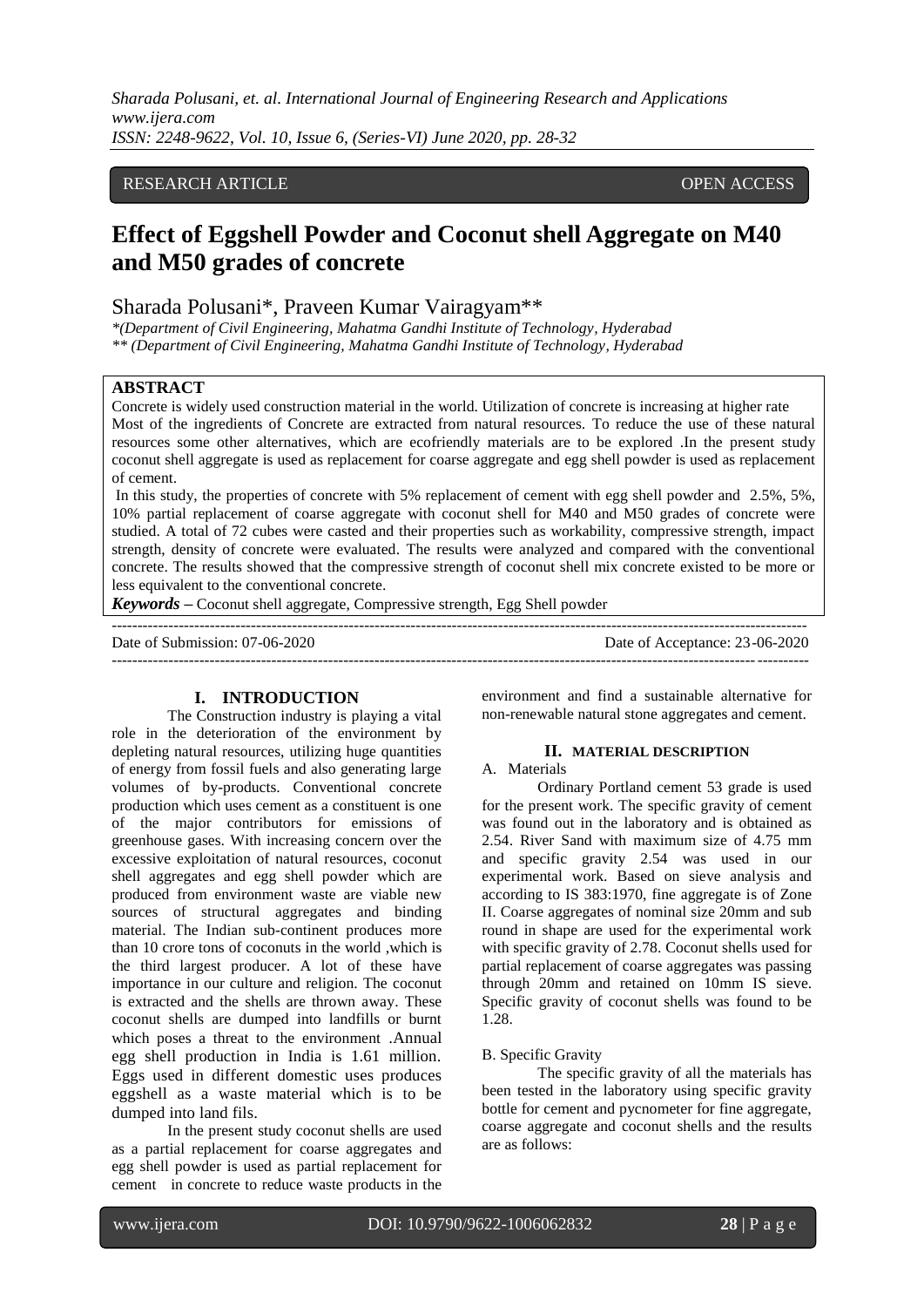*Sharada Polusani, et. al. International Journal of Engineering Research and Applications www.ijera.com ISSN: 2248-9622, Vol. 10, Issue 6, (Series-VI) June 2020, pp. 28-32*



**Crushed Coconut Sells of size 10mm Cleaned Coconut Shells**

**Figure 1**. Preparation of Coarse aggregate

| <b>TABLE 1:</b> Specific Gravity Of The Materials |  |
|---------------------------------------------------|--|
|---------------------------------------------------|--|

| Materials        | Specific Gravity |
|------------------|------------------|
| Cement           | 2.54             |
| Fine Aggregate   | 2.54             |
| Coarse Aggregate | 2.78             |
| Coconut Shells   | 1.28             |
| $Egg$ shell      | 0.65             |

#### **III. MIX DESIGN**

Mix design is carried out for M40 and M50 grade concrete as per IS 10262 -2009 for Nominal concrete; concrete with 2.5%, 5%, 10% replacement of coarse aggregates and replacement of cement by Egg shell powder. 20mm sub rounded aggregate. Exposure condition is severe. Mix Id is assigned for different percentage replacements. For each mix Id 9 cubes are casted to test 7, 14 and 28 days strength.

|                  | тирын эних тторогионы |              |              |        |        |       |        |
|------------------|-----------------------|--------------|--------------|--------|--------|-------|--------|
| Mix Id           | Mix                   | Replacement  | Replacement  | Cement | FA(Kg) | $CA-$ | CA(Kg) |
|                  | Design                | of<br>cement | of<br>coarse | (Kg)   |        | C(Kg) |        |
|                  |                       | with<br>egg  | aggregate    |        |        |       |        |
|                  |                       | shell powder | with coconut |        |        |       |        |
|                  |                       |              | shell        |        |        |       |        |
| OPC <sub>1</sub> | M40                   | $0\%$        | 0%           | 11.27  | 19.47  |       | 34.87  |
| OPC <sub>2</sub> |                       | 5%           | 2.5%         | 11.27  | 19.47  | 0.84  | 33.03  |
| OPC <sub>3</sub> |                       | 5%           | 5%           | 11.27  | 19.47  | 1.64  | 31.29  |
| OPC <sub>4</sub> |                       | 5%           | 10%          | 11.27  | 19.47  | 3.22  | 28.09  |
| OPC <sub>5</sub> | M50                   | 0%           | $0\%$        | 12.52  | 18.54  |       | 34.53  |
| OPC <sub>6</sub> |                       | 5%           | 2.5%         | 12.52  | 18.54  | 0.83  | 32.71  |
| OPC7             |                       | 5%           | 5%           | 12.52  | 18.54  | 1.63  | 30.99  |
| OPC <sub>8</sub> |                       | 5%           | 10%          | 12.52  | 18.54  | 3.09  | 27.82  |

## **TABLE 2: Mix Proportions**

#### **IV.EXPERIMENTAL PROCEDURE**

Concrete cubes of sizes 150mm x 150mm x 150mm were prepared with different percentage replacement of coarse aggregate Concrete is placed in cube moulds in 3 layers by tamping each layer with 25 blows. The concrete is removed from moulds after 24hrs and placed in water for curing Cleaned and surface dried specimens were placed in the testing machine. The platen was lowered and

touched the top surface of the specimen. Compressive strength test of cubes is tested at the age of 7,14and 28 days respectively as per IS:516:1959. Workability test is conducted using slump cone as per IS:1199-1959.

4.1 Impact Test

Impact strength of aggregates according to IS 283- 1970 specifies that the aggregate impact value should not exceed 30%.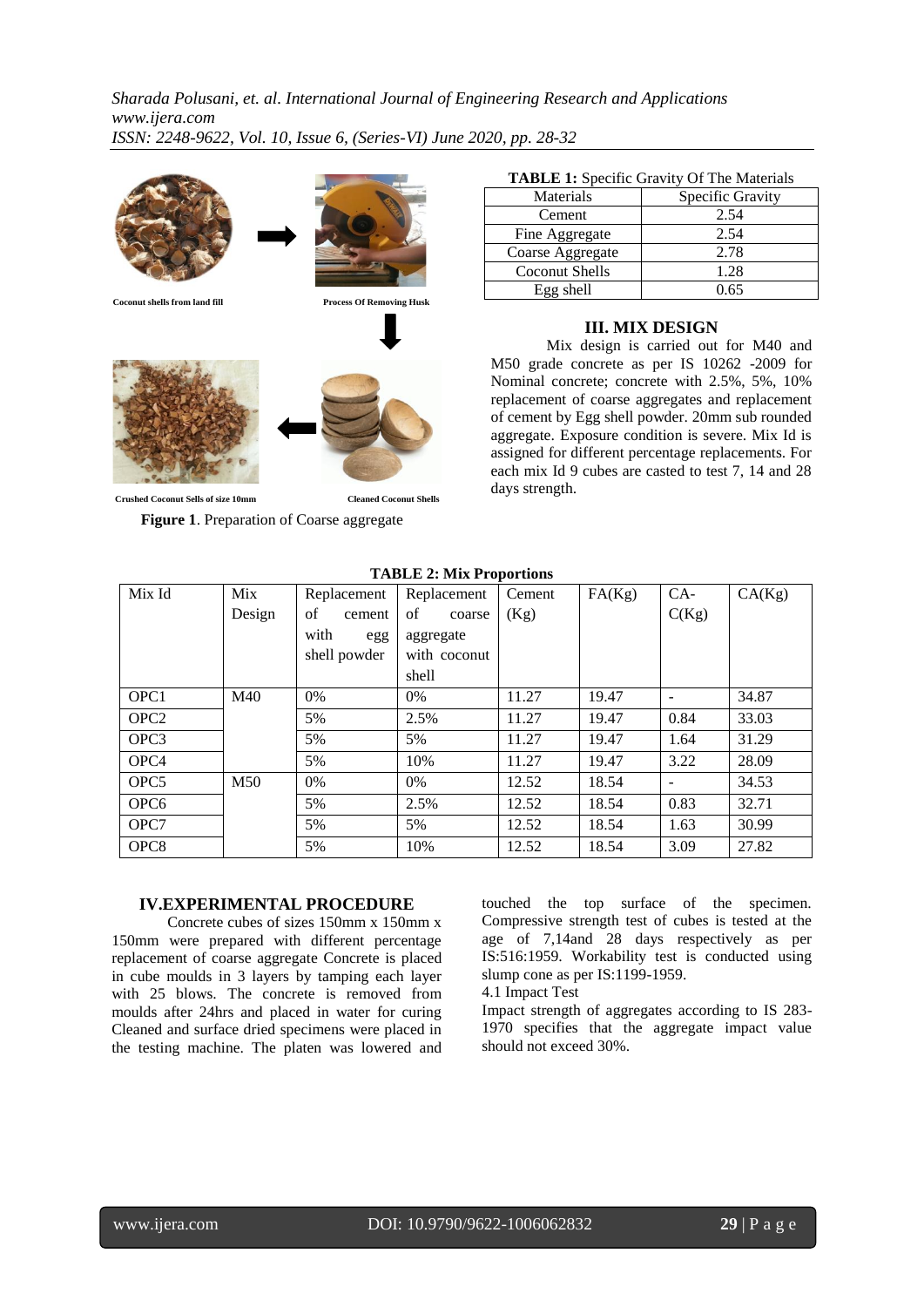*Sharada Polusani, et. al. International Journal of Engineering Research and Applications www.ijera.com ISSN: 2248-9622, Vol. 10, Issue 6, (Series-VI) June 2020, pp. 28-32*

| $\sim$           |                               |                                                    |                                                            |  |  |  |  |
|------------------|-------------------------------|----------------------------------------------------|------------------------------------------------------------|--|--|--|--|
| Aggregate Type   | Wt of Empty<br>Mould<br>(gms) | Wt<br>of<br>Mould<br>$^{+}$<br>Aggregates<br>(gms) | Value<br>Impact<br>Difference in wts / Initial<br>wt x 100 |  |  |  |  |
| Coarse Aggregate | 1908                          | 2457                                               | 28.77                                                      |  |  |  |  |
| Coconut shells   | 1908                          | 2087                                               | 9.3                                                        |  |  |  |  |

**Table 3:** Impact Test Values For Coarse Aggregates & Coconut Shells



**Figure 2:** Placing Of Concrete

4.2 Tests On Hardened Concrete

Test Result of Compressive Strength for M40, M50 Grade Nominal Mix and for concrete mixes of various percentages of coarse aggregate replaced by coconut shell and cement replace by Egg shell powder.



**Figure 3:** Cube compressive testing on hardened concrete

| TABLE 4 : Compressive Strength of different mixes of M40 and M50 Grades of concrete |  |
|-------------------------------------------------------------------------------------|--|
|-------------------------------------------------------------------------------------|--|

| Mix ID           | <b>MIX</b>      | <b>REPLACEMENT</b>  | REPLACEMENT OF   |        |                           |         |
|------------------|-----------------|---------------------|------------------|--------|---------------------------|---------|
|                  | <b>DESIGN</b>   | <b>OF CEMENT</b>    | <b>COARSE</b>    |        | COMPRESSIVE STRENGTH(MPA) |         |
|                  |                 | WITH EGG            | <b>AGGREGATE</b> | 7 DAYS | 14 DAYS                   | 28 DAYS |
|                  |                 | <b>SHELL POWDER</b> | WITH COCONUT     |        |                           |         |
|                  |                 | $\%$                | <b>SHELL %</b>   |        |                           |         |
| OPC <sub>1</sub> |                 | $0\%$               | 0%               | 38.67  | 45.44                     | 51.79   |
| OPC <sub>2</sub> |                 | 5%                  | 2.5%             | 41.86  | 51.78                     | 56.15   |
| OPC <sub>3</sub> | M40             | 5%                  | 5%               | 38.61  | 47.27                     | 51.56   |
| OPC <sub>4</sub> |                 | 5%                  | 10%              | 33.44  | 42.35                     | 45.99   |
| OPC <sub>5</sub> |                 | $0\%$               | $0\%$            | 43.64  | 59.26                     | 66.78   |
| OPC <sub>6</sub> |                 | 5%                  | 2.5%             | 46.32  | 63.17                     | 67.30   |
| OPC <sub>7</sub> | M <sub>50</sub> | 5%                  | 5%               | 39.96  | 54.27                     | 64.09   |
| OPC <sub>8</sub> |                 | 5%                  | 10%              | 35.09  | 45.55                     | 48.56   |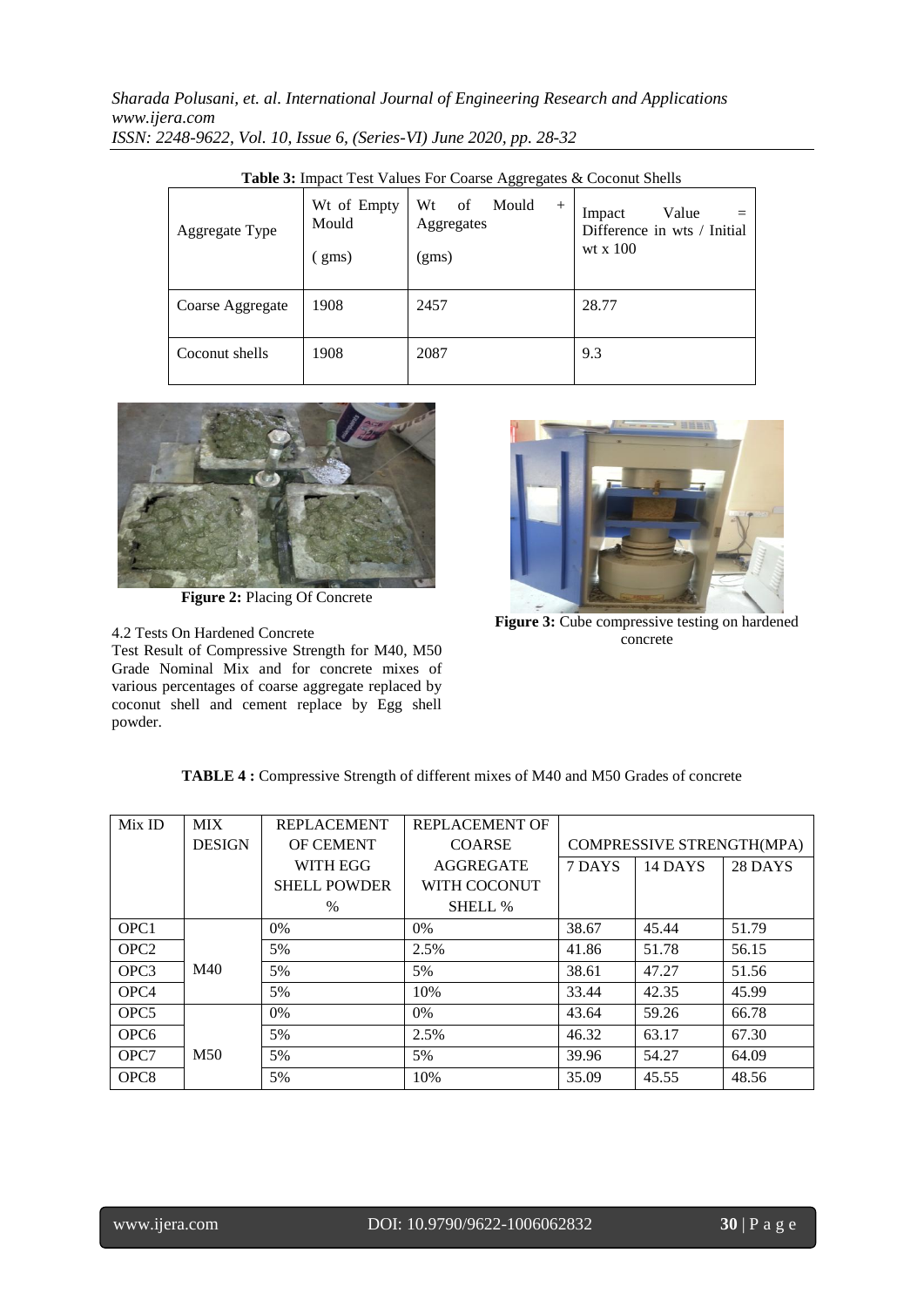# **V. RESULTS AND DISCUSSIONS**

#### 5.1 Test Results on Fresh Concrete

The slump is a measure indicating the consistency or workability of cement concrete. Slump cone test was conducted on fresh concrete mixes of all percentages to check the slump value of fresh concrete was in the range of  $25 - 50$  mm in this experimental work. The obtained results were tabulated as follows.

|  | <b>TABLE 5:</b> Slump Values for different mixes |  |
|--|--------------------------------------------------|--|
|--|--------------------------------------------------|--|

| Mix Id           | Slump(mm) |
|------------------|-----------|
| OPC1             | 40        |
| OPC <sub>2</sub> | 30        |
| OPC3             | 30        |
| OPC4             | 25        |
| OPC <sub>5</sub> | 40        |
| OPC <sub>6</sub> | 40        |
| OPC7             | 30        |
| OPC <sub>8</sub> | 28        |



**Figure 4**: Variation Of Slump for different mixes of M40 Grade



**Figure 5:** Variation Of Slump for different mixes of M50 Grade

The concrete mix of both the grades had slump values between 25-50 mm. The trend in Fig 4 and Fig 5 shows the slump decreased with increase in Coconut Shell percentage and addition of egg shell powder. This observation suggests that addition of Coconut Shell and egg shell powder decreases the workability. The decreased workability of Coconut

Shell concretes may be due to their particle shape as compared to the nominal mix concrete.

# 5.2 Test Results On Hardened Concrete

The compressive strength of concrete from table 4 shows that the strength of the concrete increased with age. The 7 days strength for all the replacements of egg shell and coconut shell is found to be 70% to 75% of the target strength which is same as that of conventional concrete. From 14days to 28days the strength gain of all the mixes is 9% to 10% which is same as that of nominal concrete.



**Figure 6:** Compressive Strength of different mixes M40 Grade



**Figure 7:** Compressive Strength of different mixes of M50 Grade

The trend from Fig 8 shows the compressive strength is maximum at 2.5% coconut shell and 5% eggshell for M40 grade mix .The increase in strength is 8.4% compared to nominal M40 mix. The compressive strength decreased for 5%and 10% replacement of coconut shell with a maximum decrease of 11% in 10% coconut shell replacement The trend from Fig 9 shows the compressive strength at 2.5% coconut shell and 5% egg shell for M50 grade of concrete is almost same as that of nominal M50 grade of concrete. The compressive strength decreased for 5% and 10% replacement of coconut shell with a maximum 27% decrease in strength at 10% replacement of coconut shell.